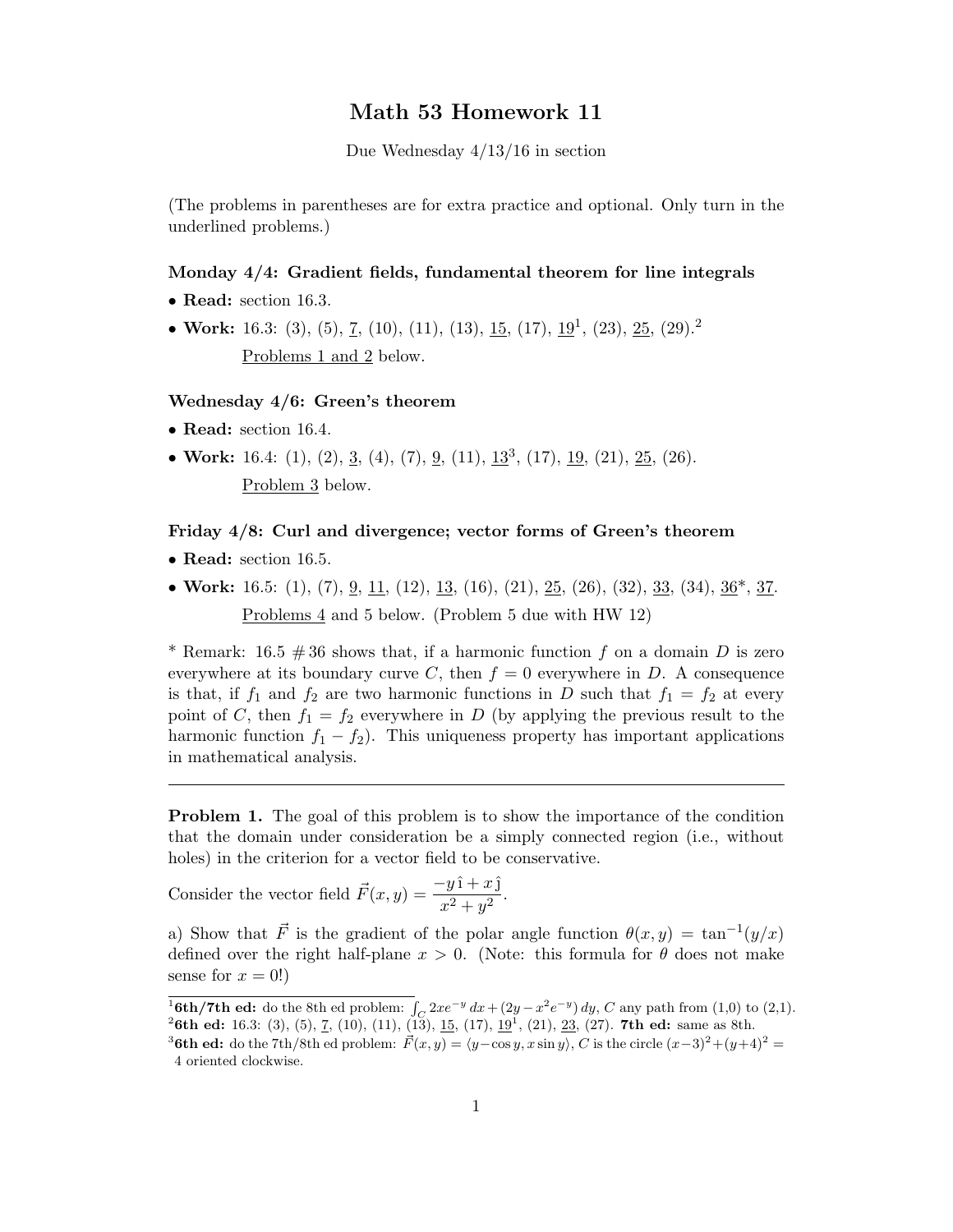b) Suppose that C is a smooth curve in the right half-plane  $x > 0$  joining two points  $A:(x_1,y_1)$  and  $B:(x_2,y_2)$ . Express  $\int_C \vec{F} \cdot d\vec{r}$  in terms of the polar coordinates  $(r_1, \theta_1)$  and  $(r_2, \theta_2)$  of A and B.

c) Compute directly from the definition the line integrals  $\int_{C_1} \vec{F} \cdot d\vec{r}$  and  $\int_{C_2} \vec{F} \cdot d\vec{r}$ , where  $C_1$  is the upper half of the unit circle running from  $(1,0)$  to  $(-1,0)$ , and  $C_2$ is the lower half of the unit circle, also going from  $(1, 0)$  to  $(-1, 0)$ .

d) Using the results of parts (a)-(c), is  $\vec{F}$  conservative (path-independent) over its entire domain of definition? Is it conservative over the right half-plane  $x > 0$ ? Justify your answers.

e) Show that the components P and Q of  $\vec{F}$  satisfy the equation  $\partial P/\partial y = \partial Q/\partial x$ at any point of the plane where  $\vec{F}$  is defined (not just in the right half-plane  $x > 0$ ).

f) Using Green's theorem, show that  $\int_C \vec{F} \cdot d\vec{r} = 0$  for every simple closed curve that does not pass through or enclose the origin. Does this remain true if C encloses the origin?

*Note:* in fact it is true that  $\vec{F} = \nabla \theta$  everywhere. However, the polar angle  $\theta$  cannot be defined as a single-valued differentiable function everywhere (if you try, you will find that it is only well-defined up to adding multiples of  $2\pi$ ). This is why in parts (a) and (b) we only consider the right half-plane; any other region over which  $\theta$  can be defined unambiguously in a continuous manner would be equally suitable.

#### Problem 2.

a) For which values of n do the components P and Q of  $\vec{F} = r^n(x\hat{i} + y\hat{j})$  satisfy  $\partial P/\partial y = \partial Q/\partial x$ ? (Here  $r = \sqrt{x^2 + y^2}$ ; start by finding formulas for  $r_x$  and  $r_y$ ).

b) Whenever possible, find a function g such that  $\vec{F} = \nabla g$ . (Hint: look for a function of the form  $g = g(r)$ , with  $r = \sqrt{x^2 + y^2}$ . Watch out for a certain negative value of n for which the general formula doesn't work.)

**Problem 3.** This problem shows how the value of the integral  $I_n = \int_{0}^{2\pi}$  $\int_0^{\pi} \cos^{2n} \theta \, d\theta$ can be determined for all  $n$  using Green's theorem (the conventional method is via integration by parts).

a) Prove that  $I_n = \frac{2n-1}{2n}$  $\frac{1}{2n}I_{n-1}$  by writing Green's theorem for the line integral  $\oint_C x^{2n-1} dy$ , where C is the unit circle  $x^2 + y^2 = 1$  counterclockwise, and by evaluating each of the integrals separately until it looks like either  $I_n$  or  $I_{n-1}$ .

b) What is the value of  $I_0$ ? Using the result of (a), find expressions for  $I_1$ ,  $I_2$ ,  $I_3$ (don't simplify fractions or calculate products), then give a general formula for  $I_n$ .

#### Problem 4.

a) Let C be the unit circle, oriented counterclockwise, and consider the vector field  $\vec{F} = x^2 \hat{i} + xy \hat{j}$ . Describe geometrically and/or sketch the vector field  $\vec{F}$  (see also 16.2  $\#$  32 (b) assigned on HW 10). Which portions of C contribute positively to the flux  $\int_C \vec{F} \cdot \hat{n} ds$ ? Which portions contribute negatively?

b) Find the flux of  $\vec{F}$  through C by directly evaluating the line integral  $\int_C \vec{F} \cdot \hat{n} ds$ .